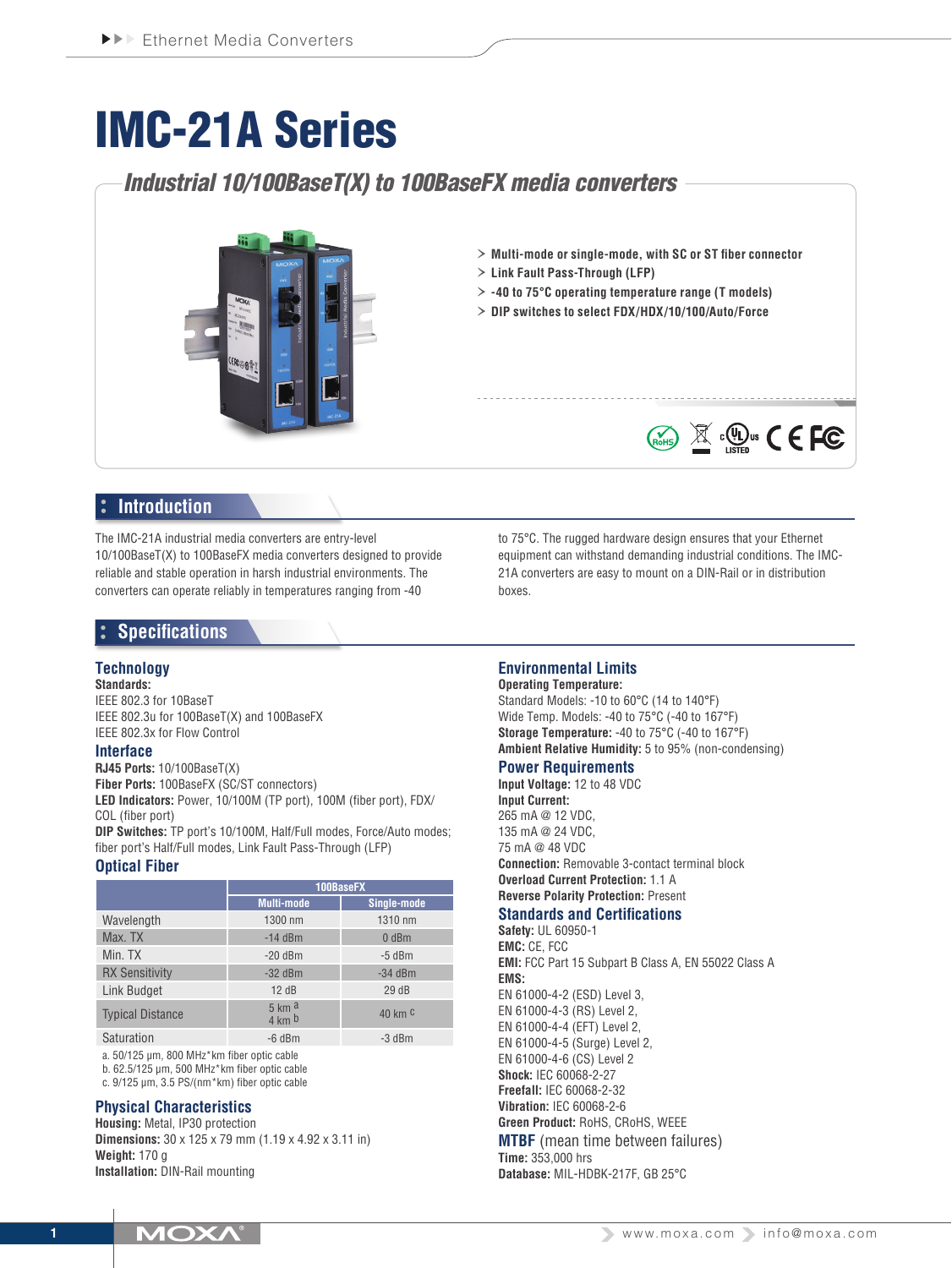#### **Warranty**

**Warranty Period:** 5 years **Details:** See www.moxa.com/warranty



#### **Ordering Information**  l:

#### **Available Models**

**IMC-21A-M-SC:** Industrial 10/100BaseT(X) to 100BaseFX media converter, multi mode, SC connector, -10 to 60°C operating temperature

**IMC-21A-M-ST:** Industrial 10/100BaseT(X) to 100BaseFX media converter, multi mode, ST connector, -10 to 60°C operating temperature

**IMC-21A-S-SC:** Industrial 10/100BaseT(X) to 100BaseFX media converter, single mode, SC connector, -10 to 60°C operating temperature

**IMC-21A-M-SC-T:** Industrial 10/100BaseT(X) to 100BaseFX media converter, multi mode, SC connector, -40 to 75°C operating temperature **IMC-21A-M-ST-T:** Industrial 10/100BaseT(X) to 100BaseFX media converter, multi mode, ST connector, -40 to 75°C operating temperature **IMC-21A-S-SC-T:** Industrial 10/100BaseT(X) to 100BaseFX media converter, single mode, SC connector, -40 to 75°C operating temperature **Optional Accessories** (can be purchased separately)

**SC to ST Connectors:** See Appendix A

#### **Package Checklist**

- 1 IMC-21A media converter
- Quick installation quide (printed)
- **Warranty card**